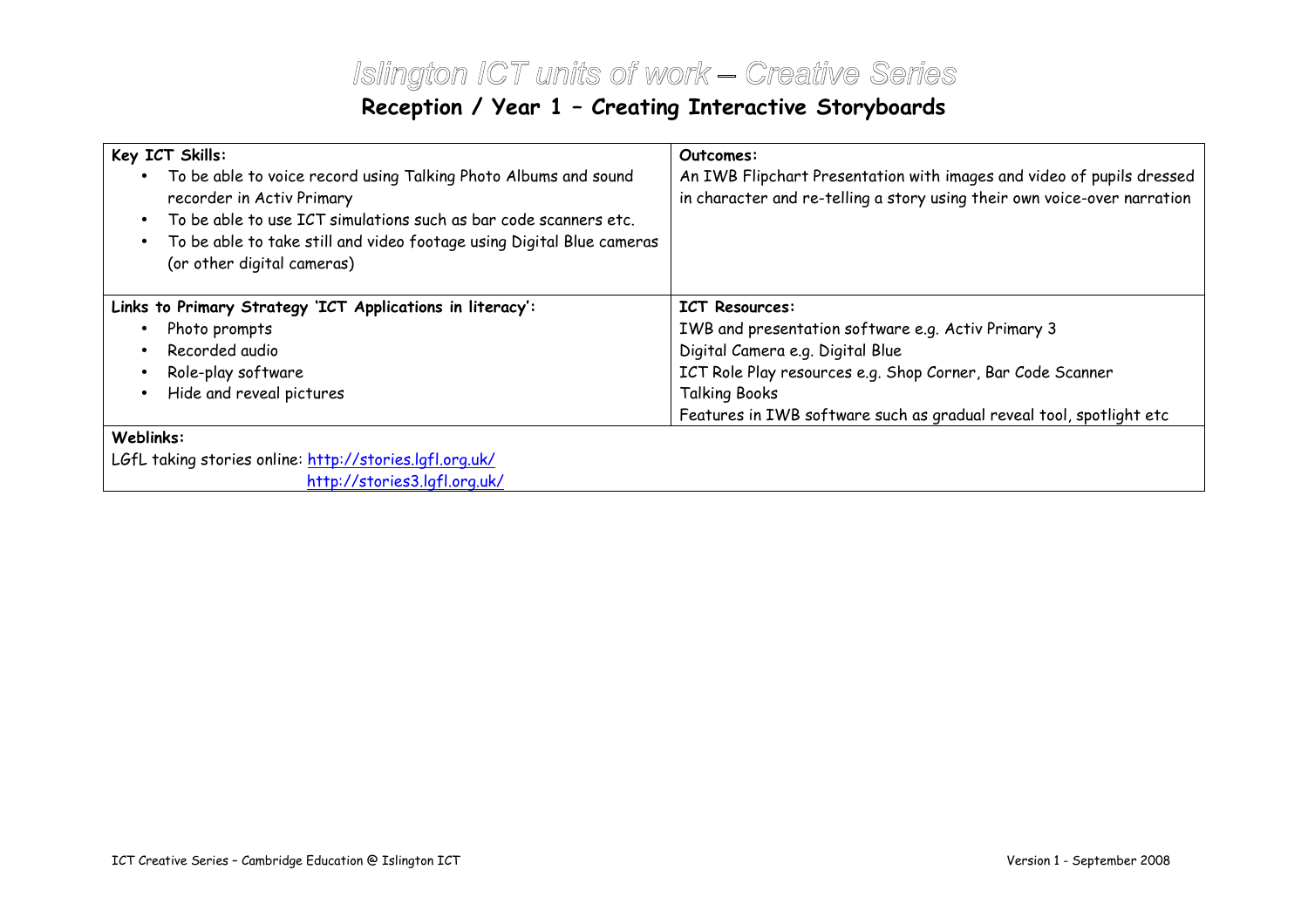## Islington ICT units of work – Creative SeriesReception / Year 1 – Creating Interactive Storyboards

| Lesson    | Objectives                                                                                                                                                                               | Teaching Sequence                                                                                                                                                                                                                                                                                                                                                                                                                      | Outcomes                                                                                                                                                                               |
|-----------|------------------------------------------------------------------------------------------------------------------------------------------------------------------------------------------|----------------------------------------------------------------------------------------------------------------------------------------------------------------------------------------------------------------------------------------------------------------------------------------------------------------------------------------------------------------------------------------------------------------------------------------|----------------------------------------------------------------------------------------------------------------------------------------------------------------------------------------|
| Session 1 | To be able to role play<br>effectively while being<br>filmed (i.e. to sustain an<br>activity while knowingly<br>being filmed)<br>To take a photograph<br>with the support of an<br>adult | Begin with role-play in shop corner. Small groups of pupils as<br>shopkeepers, customers etc where purchasing items becomes<br>context for developing speaking and listening skills. Video footage<br>and stills images are taken by adult and children (with adult<br>support) using digital camera.<br>Notes: The shop-corner context is just a suggestion. Other<br>appropriate contexts can be found for role-play as appropriate. | Children have understanding of the<br>key characters/roles that will be part<br>of final presentation<br>Teachers to have stock of still and<br>video images available for next lesson |
| Session 2 | To understand the use<br>of flipchart pages and<br>reveal tools                                                                                                                          | Teacher inserts images / video footage into electronic flipchart and<br>presents in whole class session. Gradual-reveal tool and / or<br>spotlight used to investigate and discuss.                                                                                                                                                                                                                                                    | Children able to answer questions<br>about a flipchart                                                                                                                                 |
| Session 3 | To be able to sequence<br>images<br>To be able to voice<br>record on Talking Photo<br>Albums                                                                                             | Whole class session: Images from role-play are presented on IWB<br>out of sequence. After discussion pupils re-sequence sets of images<br>correctly by dragging and dropping images into place.<br>Group work extension. Pupils presented with non-chronological sets<br>of printed images of role-play. Re-sequence and place in correct<br>order in Talking Photo Album. Pupils record an explanatory voice-<br>over in Photo Album. | Sequenced Photos to be presented<br>into Talking Photo Albums - Children<br>able to record onto photo albums                                                                           |
| Session 4 | To identify components<br>of multimedia narrative                                                                                                                                        | Use Talking Stories resource to play through and discuss an<br>appropriate multimedia narrative. Pupils discuss with teacher how<br>this story may be re-created by themselves.                                                                                                                                                                                                                                                        | Children have an understanding of how<br>they will put a flipchart presentation<br>together.                                                                                           |
| Session 5 | To be able to act out a<br>story<br>To take a photograph<br>and video footage                                                                                                            | Pupils dress-up as characters from the story and re-enact this.<br>Pupils independently or with the support of an adult record this as<br>both still images and also (extension) video footage                                                                                                                                                                                                                                         | Stock of still and video images<br>created for next lesson                                                                                                                             |